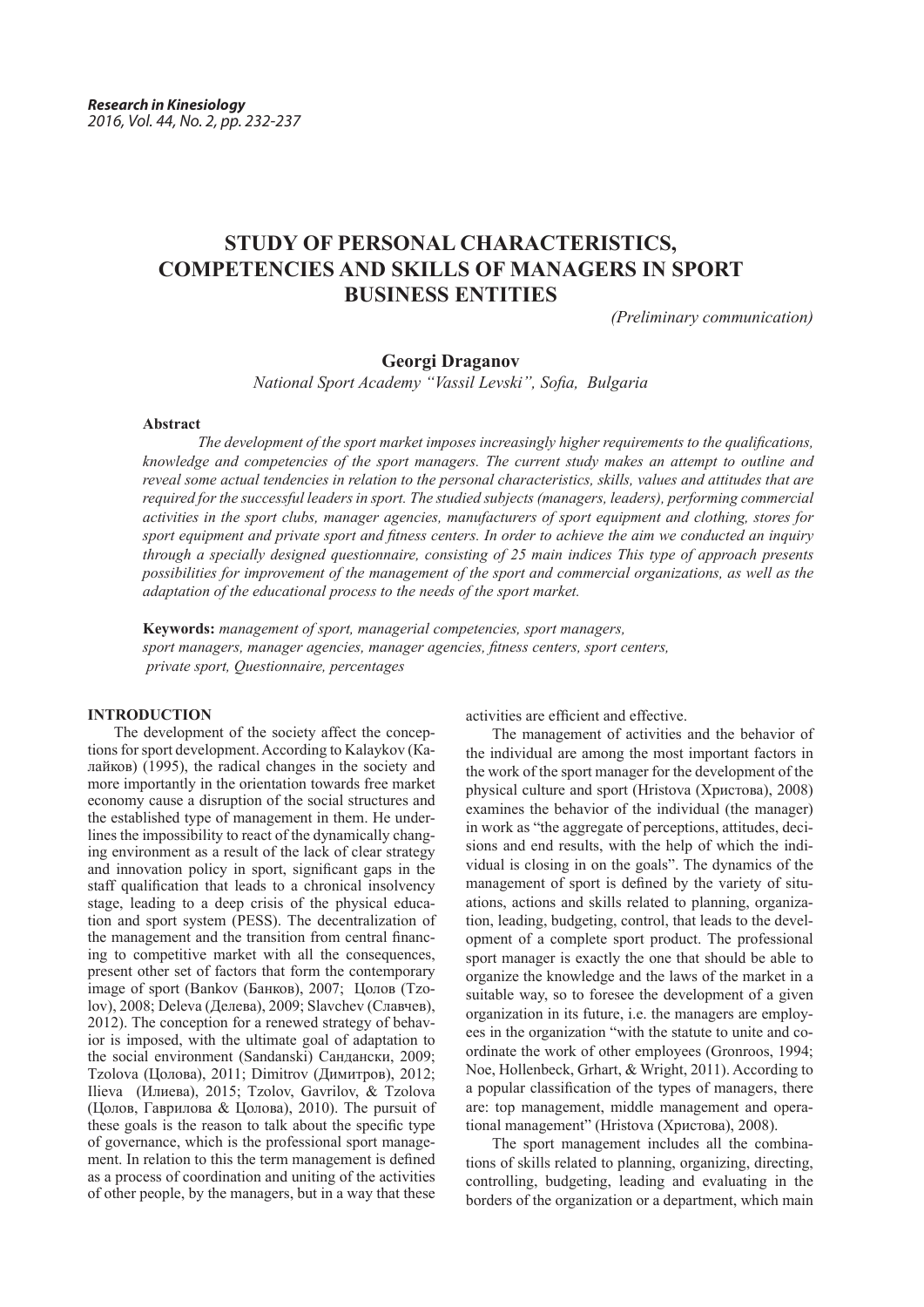product or service is sport or physical activity. This problem is also examined by Tsvetkov & Slavchev (Цветков & Славчев) (2010) and specifically for the sport events Slavchev and Gutev (Славчев и Гутев) (2011).

The sport managers apply these skills in a multitude of organizational areas, such as: university sport, professional sport, amateur sport (Olympic games), sport marketing and management of companies, sport communications and PR, corporate sponsorship and advertising companies, companies for sport equipment, arenas, stadiums, civil centers, public and social programs, sport service agencies, private sport clubs, military sport clubs, etc. The wide diapason of possibilities, in which the sport is present, means that the individuals can chose and pursue careers in a work environment that they desire and feel most appropriate.

#### **METHODS**

The revealing of the processes in the management of the sport organizations, and those in particular, that are related to the acquiring of staff, requires the study of the role, functions and meaning of the sport managers in order to perform effective management. Here is why the actuality of the defined scientific problem is consisting of *the discrepancy between the increasing requirements of the contemporary sport practice and the abilities of the sport and commercial organization to adequately satisfy them. Given this, we consider that the revealing of some of the peculiarities and requirements to the professional preparation of the sport managers would improve the efficiency of the management of the organizations, trusted to them.*

The aim of the study is to reveal those personal characteristics, skills, values and attitudes, which are typical for the successful leaders. It is not obligatory for the sport manager to identify with all of them, and it is not possible as some of them suggest different (and incompatible to a certain magnitude) styles of management. In example, some managers would prefer to influence through charisma, while others would prefer dominance and assertiveness to influence the behavior of the employees.

The area of the current study is the sport management and human resources management.

The study is focusing on the requirements and attitudes of the employers to the preparation of the sport managers, and the subjects are managers and leaders of commercial sport organizations, such as sport clubs, management agencies, sport equipment fabrication, selling sport equipment and private sport and fitness centers.

A wide variety of instruments for study have been used, including theoretical analysis of specialized scientific publications, inquiries, mathematical and statistical methods and internet study.

# **RESULTS**

In order to achieve the aim we conducted an inquiry through a specially designed questionnaire, consisting of 25 main indices. Because of the large volume of data only a part of it will be presented in this article, divided in two sets. In the *first* of them we have revealed the main characteristics, skills, values and attitudes, that are required for the successful managers, according to the studied subjects, among which are:

*1. Self-awareness and psychological maturity -* The manager needs to poses a high level of self-awareness – as to his/her qualities and flaws, so to his/her attitudes and prejudices.

*2. Honesty* **–** A moral responsibility, honesty and ethical behavior are expected from the effective leader..

*3. Responsibility –* The management positions are different with the significantly high responsibilities toward their occupants..

*4. Self-control and emotional stability* **–** The position of manager requires self-command, ability to control the temper and evasion of aggressive behavior. In the everyday life there are a number of frustrations and stress situations, which should be approached with emotional maturity in order to be effectively controlled and overcome.

*5. Stress resistance –* Each position, that empowers people, carries an intensive feeling for stress, because the individual cares responsibility not only for own actions, but for the actions of others, as well as for the achievement of the organization's goals.

*6. Initiative –* The managers should have the attitude to be proactive, to give direction and set goals by themselves, which help to establish and grow the business.

*7. Adaptability/flexibility* **–** this is a valuable quality for each employee, especially in the quickly changing world of technology, but for a manager it is not only preferable but obligatory. The manager should not only adapt to the changes, but also prepared to provoke them in order to fulfil the organization's goals.

*8. Cooperation –* Although the manager is associated mainly with influence over the people, it is equally important to cooperate. A management, based solely on power, often gives results, but they are usually short term and cannot guarantee long term success.

*Empathy* – The manager position suggests the ability to be empathetic to the needs and feelings of the others, to be concerned and helping. The manager achieves results exclusively through the people and this is why it is important to understand them.

*10. Objectivity and fairness* **–** It is expected from the manager to evaluate the performance of the employees, and that affects their satisfaction, remuneration and career growth. This is why it is extremely important to be able to be objective in the evaluation and to base them on facts, not on personal preferences. Employees, that feel fair attitude from the management, are more committed to the work, achieve better results and are more loyal to the company.

*11. Energetic –* often the goals can be too ambitious and to lead to exhaustion, but the management should find strength to get the work to a successful end, to be focused and overcome the obstacles.

*12. Self-confidence* **–** The manager should poses a fair amount of self-confidence and realistic evaluation of his/her abilities in order to be able to defend his/her ideas to the higher management as well as to the employees.

*13. Assertiveness* **–** This is the ability to express your own opinion in a convincing and confident way. This characteristic helps to convince the employees and the higher management.

*14. Inclusion* **–** Inclusion is the mindset that defines the cognitive-evaluation attitude towards work and defines the level of psychological identification with it. The inclusion directly influences the performance – as in a quantitative aspect,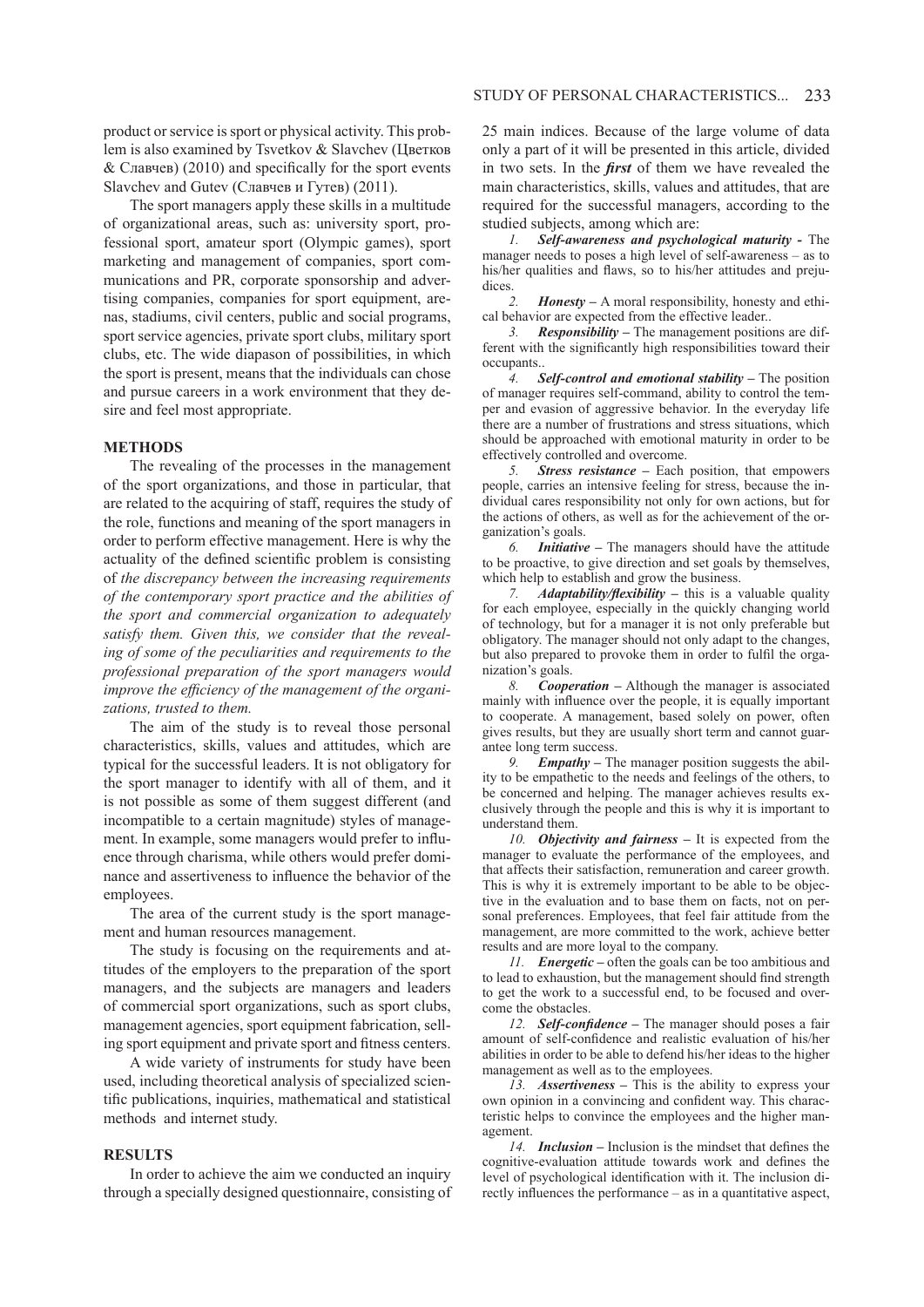as well as in qualitative aspect. To be successful the manager should demonstrate high level of inclusion in the work, as well as to the position.

*15. Ability for self-motivation* **–** The manager should not only be motivated to fulfill a certain set of tasks but also to be able to motivate him or herself in their setting, executing and evaluating.

*16. Consciousness* **–** The managers usually have a very strongly developed feeling for duty and are inclined to demand a lot as from themselves, as well as from the others.

*17. Optimism / Enthusiasm* **–** It is recommended that the managers believe in the success in order to be able to motivate the employees and support the team spirit even on the brink of large problems. A pessimistically inclined manager can also be successful, since the pessimism can be a generator of very careful examination of the risks and taking cautious decisions. The fact however is, that people are more attracted and motivated by leaders that believe and inspire belief in the success.

*18. Reasonability* **–** The optimism can be very compelling and absorbing people, but the reasonability is equally important, in order to filter the valuable ideas from the extravagant ones and to undertake activities with a moderate risk.

*19. Consistency* **–** The manager should be able to be consistent in his actions and plans, even in the face of problems and obstacles, which usually are abundant in the pursuit of each ambitious goal.

*20. Creativity* **–** it is necessary, in order to give direction and reveal new ways of fulfilling the goals. It isn't an obligatory characteristic but it definitely would distinguish the excellent manager from the good one.

*21. Intuition* **–** Despite the presence of the intuition isn't fully grounded, it is empirically accepted, that the sense and presentiment have big part in taking decisions in an unclear situations that are abundant in the business environment.

*22. Dominance –* the managers are usually recognized for their competitive spirit and assertiveness that motivates them to defend their opinion and decisions.

*23. Charisma* **–** The most managers influence people through rules, knowledge and authority, but a few are recognized as naturally born leaders. The charismatic managers have the gift to involve with words and actions. They inspire others, motivate and energize them for action in the chosen by the leader direction.

*24. Leadership skills* **–** this is the possibility to motivate others to give their best in order to achieve a certain result as well as to keep effective relations with the team as a whole and with its individual members. The management positions suggest readiness and desire in the person to lead people, to undertake big responsibilities, to present opinions and give directions.

*25. Social susceptibility* **–** the ability to observe the people behavior and understand the motives that stand behind their actions, helps to manage their performance.

*26. Critical thinking* **–** The ability to use logic in order to reveal the strengths and weaknesses of alternating decisions, helps in the everyday overcoming of difficult situations.

*27. Strategical thinking* **–** the manager should be able to analyze and evaluate the long term effects of the projects, as well as to foresee the changes (internal and external for the organization), that can affect the results of the company.

*28. Skills to motivate the employees* **–** the manager achieves results through people that imposes to develop the ability to motivate employees. Some achieve it through charismatic influence, some through dominance and assertiveness, others chose the cooperation and empathy to influence others. Regardless of which characteristics are more inherent to the manager, he has to channel their power for motivation of the team.

*29. Result oriented* **–** the performance of a manager is measured mainly by the degree of fulfillment of the goals. This is why the ability to focus on challenging goals and give your best on achieving them is from key meaning.

*30. Decision making* **–** this ability is defined by the ability to evaluate the benefits and costs of potential actions in order to choose the most effective one.

*31. Organizational skills* **–** the ability to organize people, tasks and whole projects is basic prerequisite for the success of the manager.

*32. Negotiation/Communication skills* – The abilities to influence, convince and unite people despite their different opinions are of key significance, in order for a manager to cope effectively with the responsibilities of the occupied position.

*33. Coordination skills* – Their possession is obligatory, since the activities in a team should be flawlessly synchronized in order to achieve optimal results.

*34. Active listening* – Despite that anyone possesses the ability to listen, few are the people that really "hear" the meaning of what has been told. The managers should have the ability to hear their companions without interrupting, to become acquainted with the presented opinions and to ask the right questions, in order to achieve a complete understanding of the situation.

*35. Problem solving* – the identification of potential difficulties and obstacles, and the evaluation of the possible solutions is of a key significance to the successful manager.

*36. Deductive thinking* – the ability to apply common rules to specific problems is important in the fulfillment of daily tasks.

*37. Inductive thinking* – the ability to combine information in order to define common rules and conclusions is in the basis of the decision making in unclear situations and overcoming precedents.

*38. Conflict resolving skills* – the contradictions in the work process, as well as incompatible characters in the organizational environment, lead to conflicts, that the manager should be able to control and channel the energy in constructive direction.

*39. Ability to delegate* – the delegation of duties is very exploited from detached employees that always find a way to transfer their tasks to someone else. Managers however are often distinguished by higher level of consciousness and perfectionism, which often obstruct their ability to delegate duties to other employees from fear of failure of the tasks. This is especially relevant to the newly promoted managers, which continue to abide to the previous tasks, despite that they are now expected to distribute them among the other employees.

*40. Change management* – the manager is not only a guardian of the norms and procedures. When needed he or she should be the person to challenge the status quo and give a new direction in order to achieve the planned goals.

The *second* set aims at revealing the place, role and meaning of the different examined personal characteristics, skills, values and attitudes in the work of the sport

#### *Table 1. Area of work*

| Working in the sport area | Percentages |
|---------------------------|-------------|
| Sport marketing           | 18,8        |
| Treatment and recovery    | 9,4         |
| Sport-recreation activity | 18,8        |
| Event organization        | 18,8        |
| Touroperator activity     | 0,0         |
| Mediatory activity        | 9,4         |
| Sport equipment commerce  | 71,9        |
| Consultant services       | 15,6        |
| Sport ervices             | 59,4        |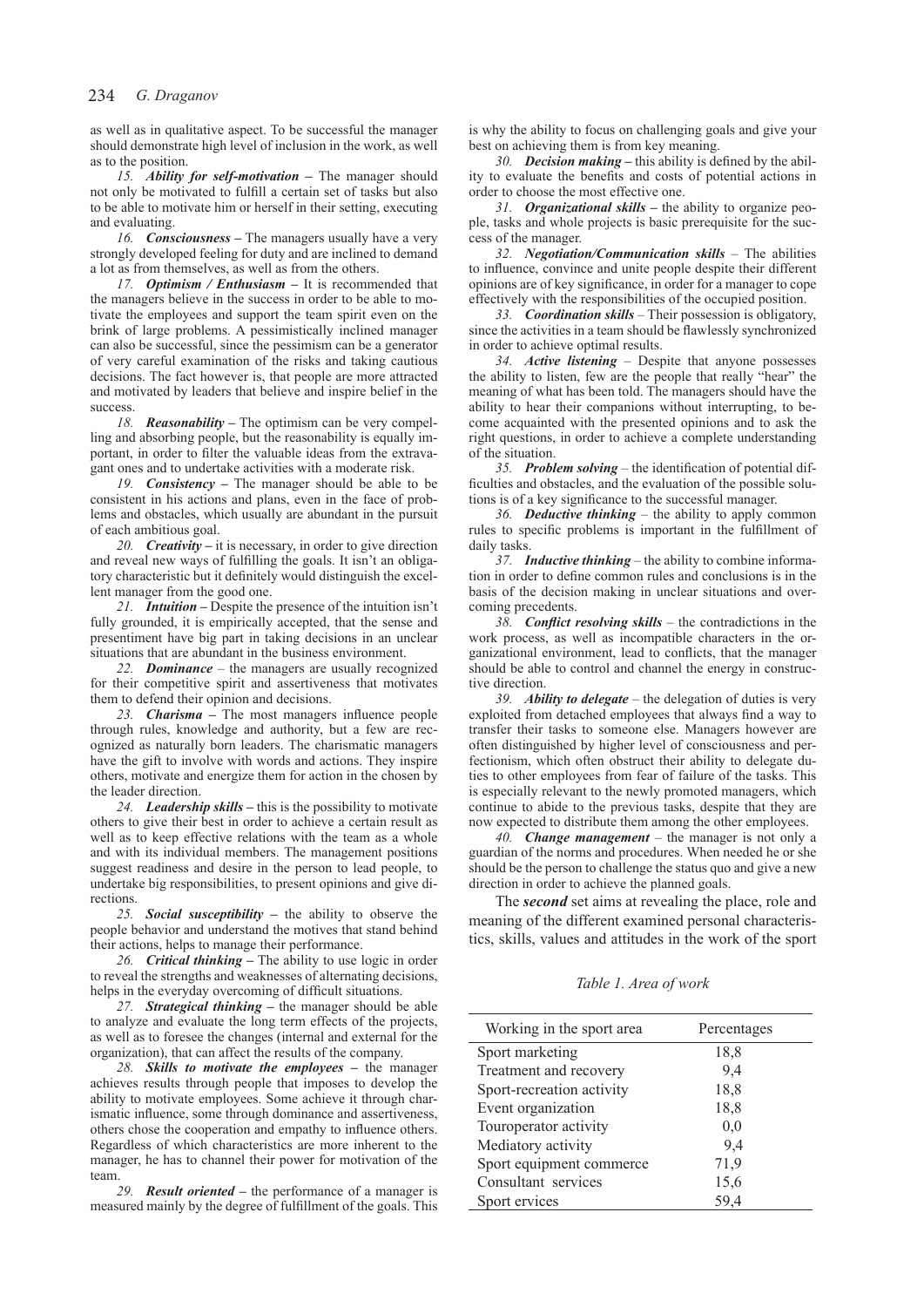## STUDY OF PERSONAL CHARACTERISTICS... 235

managers. The establishment of a company profile of the commercial organization, working in the sport area is related to the revealing of the abilities for realization of the sport managers in the work specific, emerging from the working environment. The results of the analysis clearly reveal the wide variety of possibilities for realizations, as well as the variety of specifics in the working environment (figure 1).

The analysis, presented at figure 2 again confirms the thesis of the necessity of complex development of personal characteristics.

The ones that are distinguished are "responsibility" (75%), "stress resistance" (50%), "honesty" (50%), "self-control" (50%), "creativity" (50%), "Integrity" (50%) and others. The sum of the results are over 100% as the inquired subjects could mark more than one answer.

In order to reveal the necessary knowledge of the sport manager in their work duties we have defined a rank number. The marketing knowledge (0.48), the specialized managerial knowledge (0.4) and the human resources management (0.267) are among the main ones,  *Table 2. Classification of personal qualities*

| Personal characteristics | Percentages |
|--------------------------|-------------|
| Honesty                  | 34.4        |
| Responsibility           | 93,8        |
| Self-control             | 43.8        |
| <b>Stress</b>            | 43,8        |
| Initiative               | 71,9        |
| Adaptability             | 46,9        |
| Empathy                  | 12,5        |
| Objectivity              | 34,4        |
| Energetic                | 37.5        |
| Self-confiderence        | 37.5        |
| Optimism                 | 34,4        |
| Consistency              | 40,6        |
| Creativity               | 56,3        |
| Intuition                | 28,1        |
| Dominance                | 6.3         |
| Innovation               | 43,8        |
| Integrity                | 56,3        |

### *Table 3. Required knowledge*

| Knowledge                                        | Rank number     |
|--------------------------------------------------|-----------------|
| Knowledge for written and internet communication | 0,673076923(1)  |
| Financial and budgeting knowledge                | 0,588942308(6)  |
| Project management knowledge                     | 0,605769231(3)  |
| Knowledge for human resource knowledge           | 0,59375(5)      |
| Knowledge for planninig in sport                 | 0,555288462(7)  |
| Knowledge for sport event management             | 0,59375(5)      |
| Knowledge for applying sport policies            | 0,459134615(10) |
| Knowledge for conducting marketing research      | 0,487980769 (9) |
| Basic management theory                          | 0,533653846(8)  |
| Legislation knowledge                            | 0,420673077(11) |
| Marketing knowledge                              | 0,629807692(2)  |
| Language preparation                             | 0,603365385(4)  |
| Specialized managerial knowledge                 | 0,603365385(4)  |

*Table 4. Required skills*

| <b>Skills</b>                         | Rank number     |
|---------------------------------------|-----------------|
| Computer skills                       | 0.723958333(9)  |
| Analyzing skills                      | 0,703125(10)    |
| Negotiating skills                    | 0,760416667(5)  |
| Time and task distribution abilities  | 0,760416667(5)  |
| <b>Teamwork</b>                       | 0,776041667(3)  |
| Adaption to fast changing environment | 0,744791667(6)  |
| Organizational skills                 | 0,799479167(1)  |
| Communication skills                  | 0,799479167(1)  |
| Ability to motivate the personnel     | 0,7734375(4)    |
| Leadership skills                     | 0,729166667(8)  |
| Strategic thinking                    | 0,739583333 (7) |
| Decision making skills                | 0,794270833(2)  |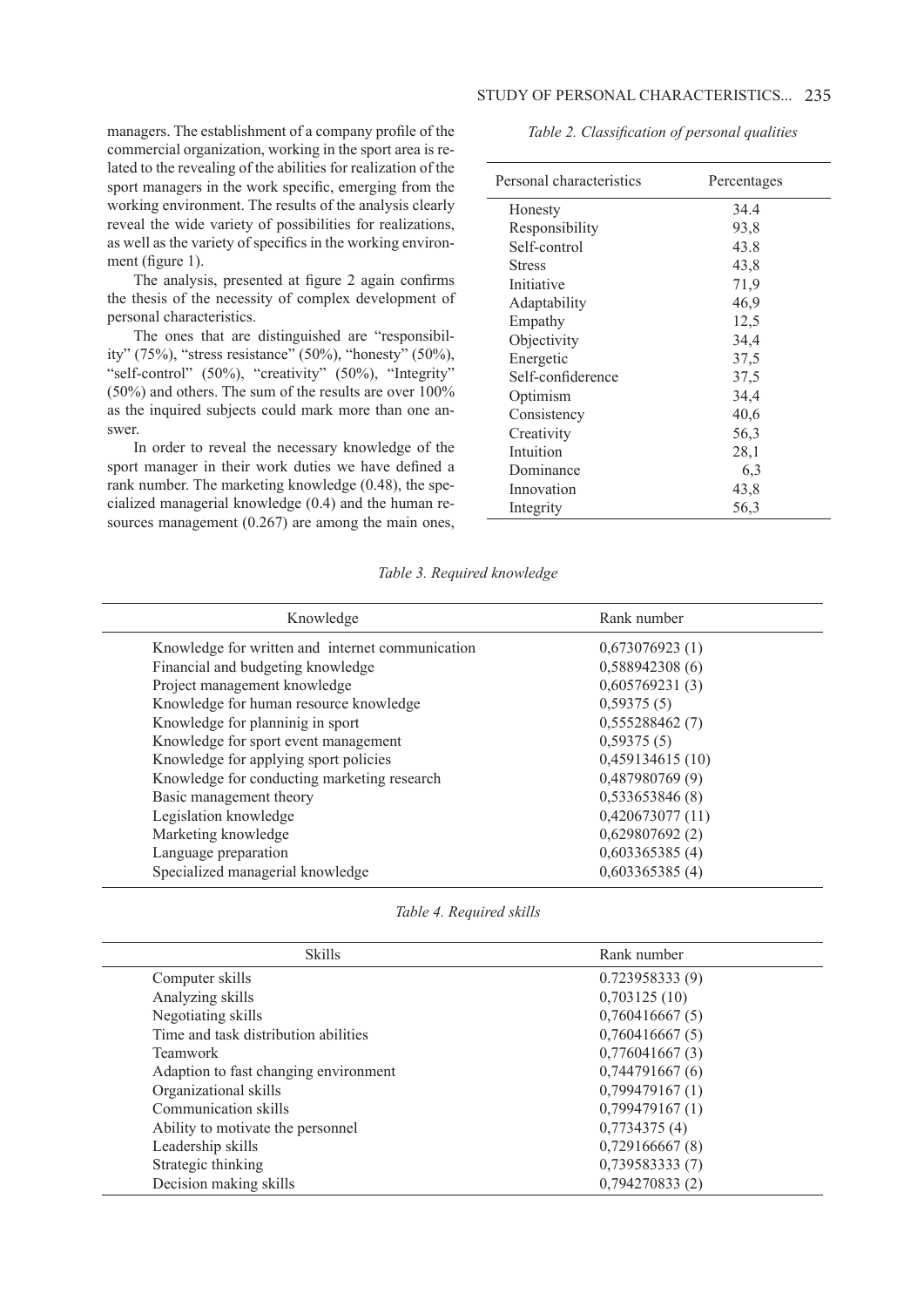marked by the inquired subjects (figure 3). In addition we have to underline that the rest types of knowledge are with relatively close rank number, which stresses the necessity of complex development.

In the analysis of the results about the required skills, that the sport manager should possess the "decision making skills" (0.583), "team work" (0.433), "Ability to motivate the personnel" (0.383), "leadership" (0.333) and others (figure 4).

## **DSCUSSION AND CONCLUSIONS**

Despite the long list of qualities and skills of the successful sport manager, it presents only a point of origin in the appointment and promotion of a leader. The truth is that the people cannot be put inside a frame and there isn't an exact formula for who is going to be really successful. The shown characteristics are more of a prepositions to lead the higher management and the HR department in the selection of candidates for management positions. Very few are the individuals that will correspond to all criteria, but despite achieve a success through a constant strive to self-actualization, which is often related to the process of education. They should be corresponding to the actual social-economic conditions and the specific of the sport activity. The outlining of the educational-qualification characteristics and requirements for filling in leadership positions, including in the sport system, will help significantly the effective management of sport, and on the other side, orientate and encourage the willing to practice this type of professions.

Individuals that are willing to pursue a career in the area of sport management should possess an academic degree, that will ensure a detailed understanding of sport, business, management and a significant and meaningful experience, related to the management of sport organizations and events. As an academic major it is preferable to be taught as a collective of fulfilling the academic requirements of joint disciplines as: physical education, business administration, management, communications, marketing and sociological research, human resources management, strategic planning, etc. The diversity of requirements on the sport market gives the opportunity and in the same time imposes the pursuit of specialized degree for a concrete market segment (i.e. PR management, Advertisement management, Sport organization management, Sport event management, Sport facility management, etc.)

The education in the area of business, sport marketing, economics, sport sociology, sport psychology, history of sports, mathematics and (business) statistics are useful for the preparation to studying the sport management at university level. The experience from different sport backgrounds, involvement in sport organizations, clubs and helping out with organizing sport events is very valuable, as it provides the individual with a stable sport background and leadership skills. Other experience, that the future sport managers could acquire in their preparation might include: officiating, coaching

young athletes, helping out with the management and activities in sport camps, volunteering in professional teams or events, volunteering in university or amateur teams, camps, events, etc.

#### **REFERENCES**

- Банков, П. (2007). *Управление на спорта в свободното време* [Management of recreational sports. In Bulgarian.] София: "БИНС".
- Цветков, Цв., & Славчев, И. (2010). Изисквания към мениджърите в периода от оцеляване към възстановяване и устойчиво развитие [Requirements for managers in the period from survival to recovery and sustainable development. In Bulgarian.] Спорт и наука, 54(Извънреден брой ), 299-303.
- Цолов, Б. (2008). Основи на маркетинга в спорта [Basics of marketing in sport. In Bulgarian.] София: Болид Инс.
- Цолова, В. (2011). Проблемът за усъвършенстване на учебния процес по физическо възпитание във висшите училища през призмата на образователната му компонента. The problem of improving the educational process in physical education in high schools in terms of its educational component. In Bulgarian.] Спорт и наука, 55(2), 82-87.
- Gronroos, C. (1994). From marketing mix to Relationship marketing: Towards a Paradigm Shift in Marketing. Management Decision, 32(2), 4-20.Делева, Н. (2009). *Маркетинг на спортните занимания извън редовния учебен процес в българското училище* [Marketing of sports activities outside the regular educational process in Bulgarian schools. In Bulgarian.] (Unpublished doctoral dissertation, National Sports Academy "Vassil Levski", Sofia) Софиа: Национална Спортна Академия "Васил Левски".
- Димитров, В. (2012). Глобализацията в спорта фактор за промяна на мениджърския подход [Globalization in sport factor for change in the management approach. InBulgarian.] *Спорт и наука, 56*(Извънреден брой 4),112-116.
- Гигова, В. (1999).*Статистическа обработка и анализ на данни* [Statistical processing and analysis of data.] София: НСА ПРЕС.
- Илиева, Д. (2015. Спортните събития на БАСВ като специфичен продукт за удовлетворяване на спортологични потребности на различни социално-демографски групи [Sporting events BASV as a specific product to meet the needs sportologichni different socio-demographic groups. In Bulgarian.] *Сборник,* "*Аспекти на съвременната подготовка във физическото възпитание и спорт"* (pp. 68-74). София: НСА ПРЕС.
- Jovanova-Simeva, V. (2015). The connection between top managers education and their successful sport clubs management. *Research in Kinesiology, 43*(1), 11-15.
- Калайков, Й. (1995). *Маркетингът в спорта* [Marketing in sport.In Bulgarian.] София: НСА ПРЕС.
- Nešić, M., Fratrić, F., & Ilić, D. (2011). Education of sports managers in the contexst of the Bologna Process. *Research in Kinesiology, 39*(2), 221-226.
- Noe, R., Hollenbeck, J., Grhart, B., Wright, P. (2011). *Fundamentals of Human Resource Management.*New York: McGraw-Hill/Irwin.
- Сандански, И. (2009). *Ефективен маркетинг и спонсорство на училищен спортен клуб* [Effective marketing and sponsorship of school sports club. In Bulgarian.] Со-